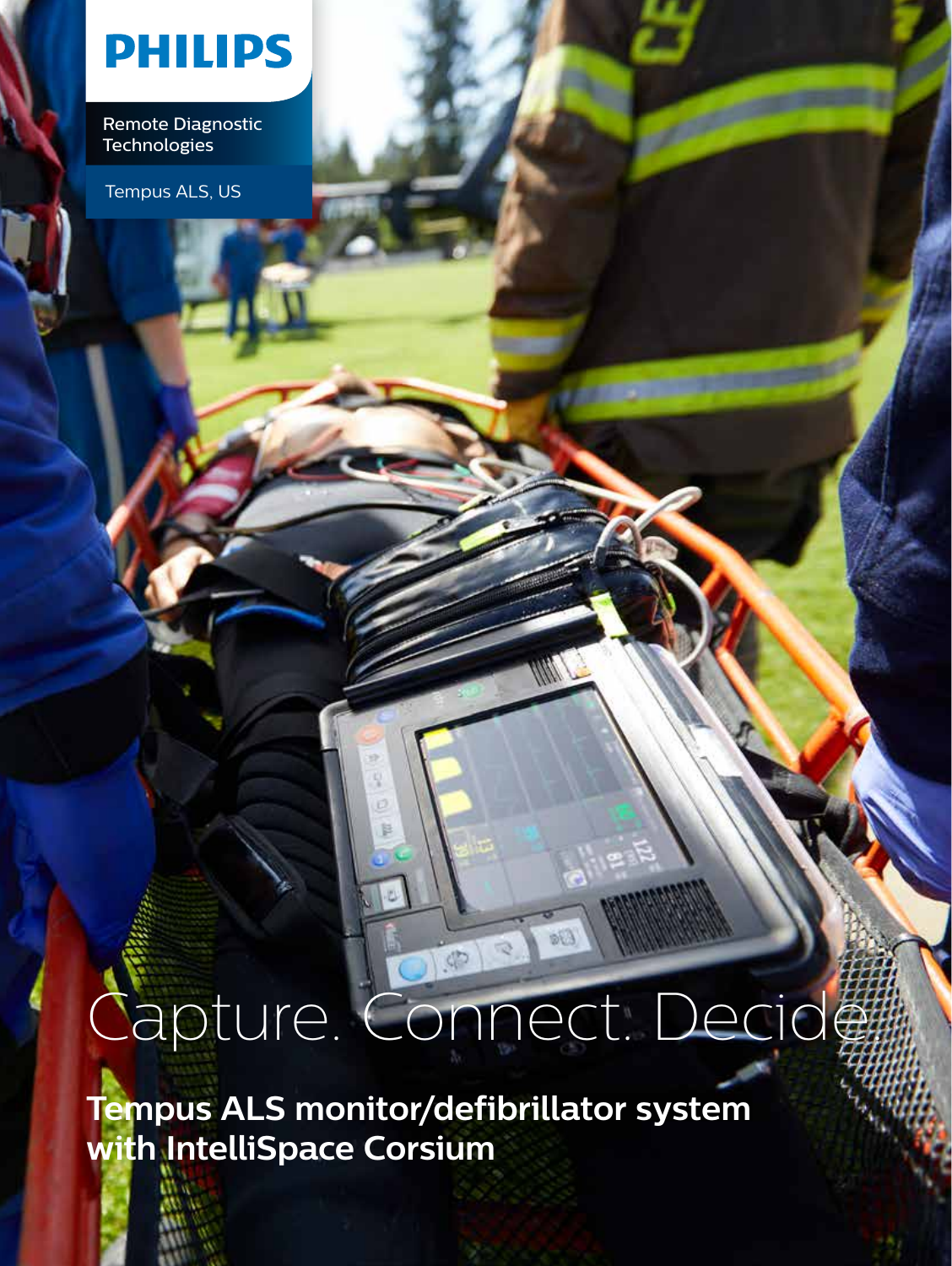### **Tempus ALS** sys tem in a modular form-factor

Imagine not having to carry a 20+ lbs. monitor to scene. With T empus ALS you don't need t o.

T empus ALS is a modern app roach to prehospital mo nitoring and defibrillation. Designed to empower caregivers to fo cus on the patient and not be distracted or burdened by the equipment they need to use, the modular Tempus ALS system is comprised of a Tempus Pro monitor and a Tempus LS-Manual professional d efibrillator. 1

Offering handling benefits and also keeping your critical therapy device protected and always on-hand, the Tempus ALS provides a powerful system, that can b e deployed across variou s emergency response vehicles.

E ach device can be used to perform its monitoring or therapy functions separately - but devices connect wirelessly when together to share data. With two systems working as one, Tempus ALS provides a u nique solution for emergency medical providers.

With reliable transmission, data can be viewed in a user-friendly format throughout the patient journey without the need for additional software on a PC, tablet or smartphone.<sup>2</sup>

The Tempus Pro monitor can be carried on a shoulder strap, while the Tempus LS-Manual defibrillator is small and light enough to be stored in a first-in bag. This helps reduce potential risks associated with carrying bulky equipment to scene and keep critical life-saving equipment protected and accessible.

# Empowering a **new approach** to emergency response

In use, the Tempus ALS' dual-screens allow for gr e ater visibility. In resuscitation cases one display is focused on defibrill ation therapy and the other on patient monitoring, while additional data entry opportunities h elp capture rich e v ent-driven data.

Using exclusive data communication technologies, Tempus ALS a l l ows for real-time streamin g of vitals, waveforms and images to Philips IntelliSpace Corsium web-based clinical dashboards. 3

Designed with pow erful security pr o IntelliSpace Corsium data management provides interactive ECG measurement, d iagnosis and t w o-way communica tion. Se amless electronic Patient Care Record (ePCR) integr ation su pports improved accuracy of records and patient c are transfer. C linical a n d operational dashboards can simplify an d s upport scalable deployment and utiliza tion.

**The Tempus ALS, although small, is highly robust and packed with all the functionality you need.**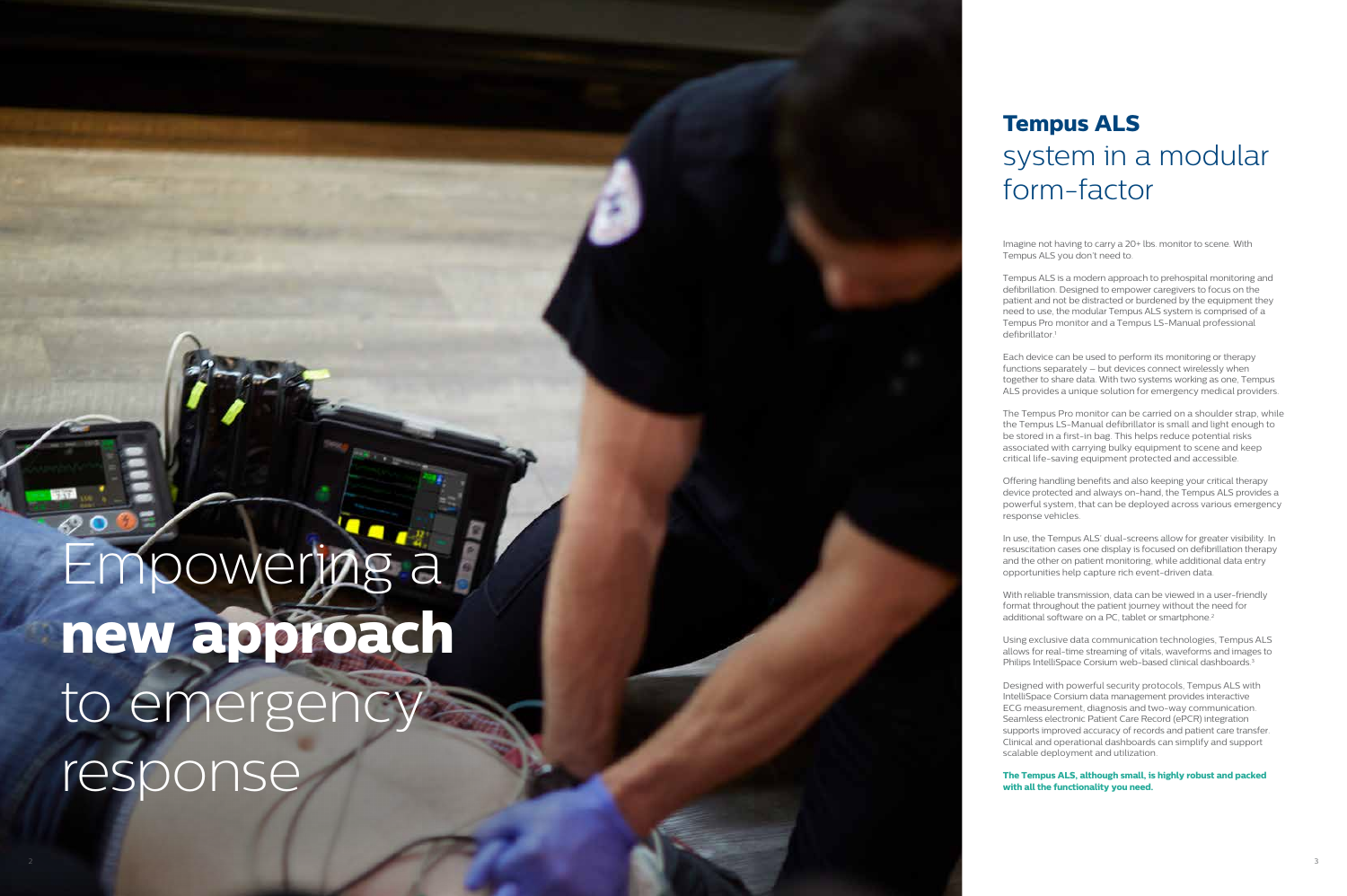## Advanced monitoring and resuscitation in a compact, **modular** form-factor

#### Tempus Pro **Monitor**

#### **Compact and lightweight**

Standalone size: 10.3" wide x 8.5" high x 3.9" deep Standalone weight: 7 lbs. nominal including battery and printer, excluding IP module and accessories (without printer 6.4 lbs.)

#### **Color Display**

Color 6.5" 640x480 pixels, 130 Klux daylight readable display

#### **On-Screen Trends & Events**

Graphical and tabular format for all vital signs parameters TCCC data capture format. Summary record of care of drugs, fluids, therapies and interventions provided

Docking and charging station compliant with ground and air (fixed and rotary wing) vehicles<sup>8</sup>

#### **Enhanced Data Service (EDS)**

EDS is a proprietary and secure data transfer protocol, which is unique to Tempus Pro. It reduces risk of patient data loss caused by poor signal strength when transmitting data

#### **Advanced features**

Integrated Camera and 4.3" thermal printer, plug-in Ultrasound and Video Laryngoscopy<sup>8</sup>

### **Long-life battery**

At least 10.75 hours Li-Ion battery with a display brightness of 60%

#### **Extended secondary display**

Up to 6 waveforms can be displayed to an android tablet via Corsium Crew app where available 8

#### **Smart Mount**

#### Tempus LS-Manual **Defibrillator**

#### **Compact and lightweight**

Standalone size: 7.9" wide x 6.5" high x 2.8" deep, cube 142" (excluding rear clip) Standalone weight: 4.3 lb. with battery (without accessories)

#### **Easy to Use**

Connects wirelessly to Tempus Pro Monitor when in use

#### **Data flow**

All resuscitation data automatically flows in to the SRoC

#### **Biphasic waveform**

Trusted high performance BTE biphasic waveform

#### **Long-life battery**

At least 300 shocks at 200J from a fully charged battery or >12 hours ECG monitoring from a fully charged battery

#### **Mounting solution**

Docking and charging station for all types of vehicles



lbs.



**TEMPUS IS** 

1657 BM | 0 BS Adult AED 1:57 3 165

CPR Timer  $1:52$ RM CPR: 30 CHEST COMPRESSIONS

PADS



lbs.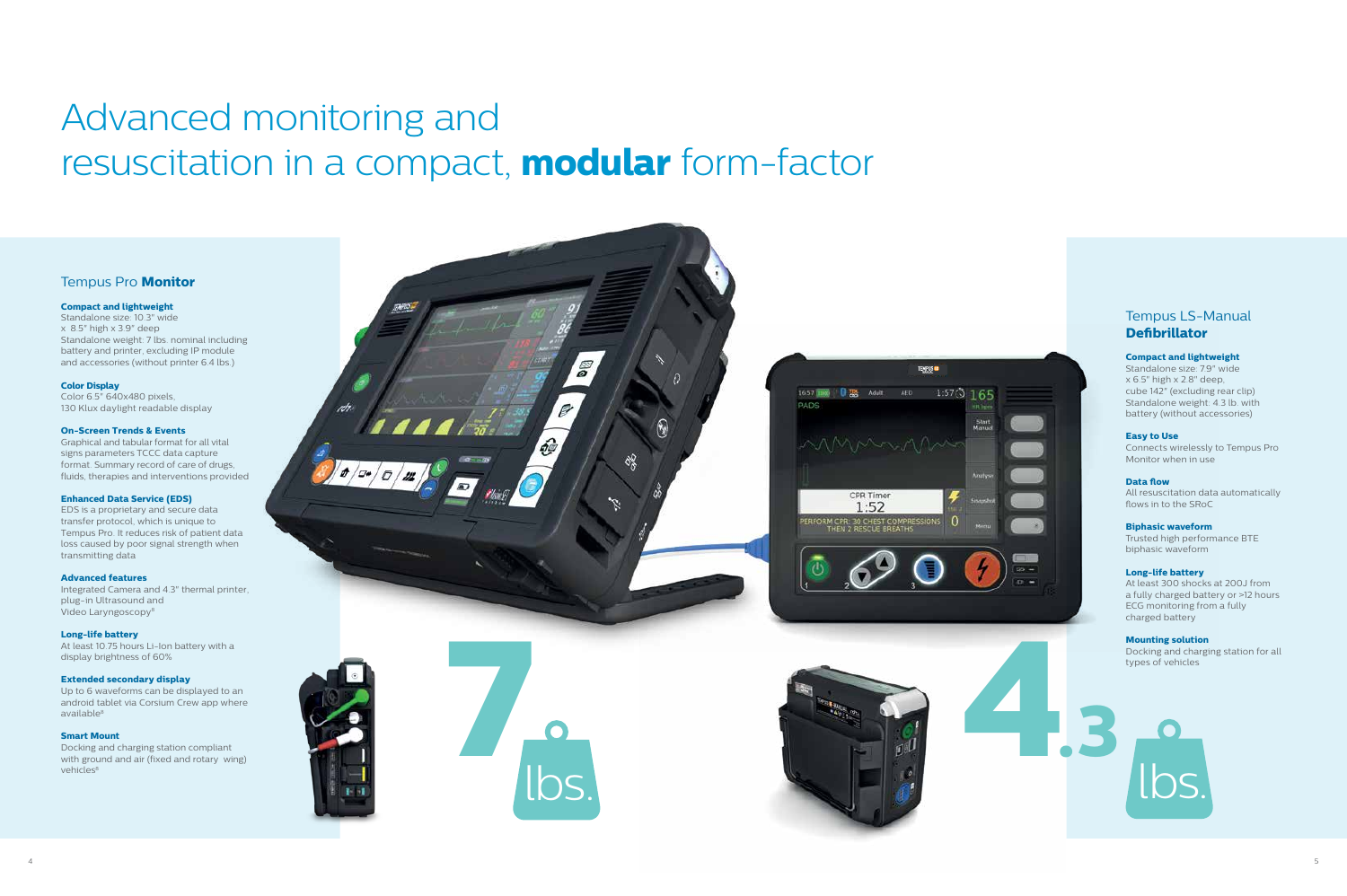#### **Ultrasound and vascular** examinations

An optional plug-in ultrasound transducer can be used to extend the capabilities of the Tempus Pro platform to provide basic ultrasound assessment when a detailed, high quality image is not required.

- 3.5 MHz ultrasound probe for general purpose
- 7.5 MHz ultrasound probe for line placement and vascular examinations
- Automatic creation of a FAST exam report for automatic inclusion in the record of care<sup>6</sup>
- FAST exam report can be transmitted in real- time or post event

 $\begin{array}{|c|c|c|}\hline \mathbf{a} & \mathbf{a} & \mathbf{b} \end{array}$ 

- 
- 
- 
- 

# Advanced capabilities to help support clear and documented decision making

### A platform for growth

The Tempus ALS was designed with growth in mind to accommodate your needs and budget. By adopting universal technology standards and connectors, the Tempus ALS is built to evolve along with your needs.

0 6. 0 4

USB and wireless interfaces allow for expanded monitoring and diagnostics, without having to manage separate devices, such as a video laryngoscope or an ultrasound device and displays. Moreover, the proprietary communication technologies mean data can be stored, viewed and shared in alternative ways.

#### **Video** Laryngoscopy

- An optional plug in Karl Storz-C-MAC® video laryngoscope imager can be used to give video laryngoscopy support during airway management.
- A range of disposable Macintosh and D-blades are available to enable video laryngoscope images to be visualised on the Tempus Pro display
- $\,\cdot\,$  View vitals, including capnography and SpO $_2$  while intubating the patient
- Still images can be captured and automatically included in the record of care
- Still images can be transmitted in real-time or post event

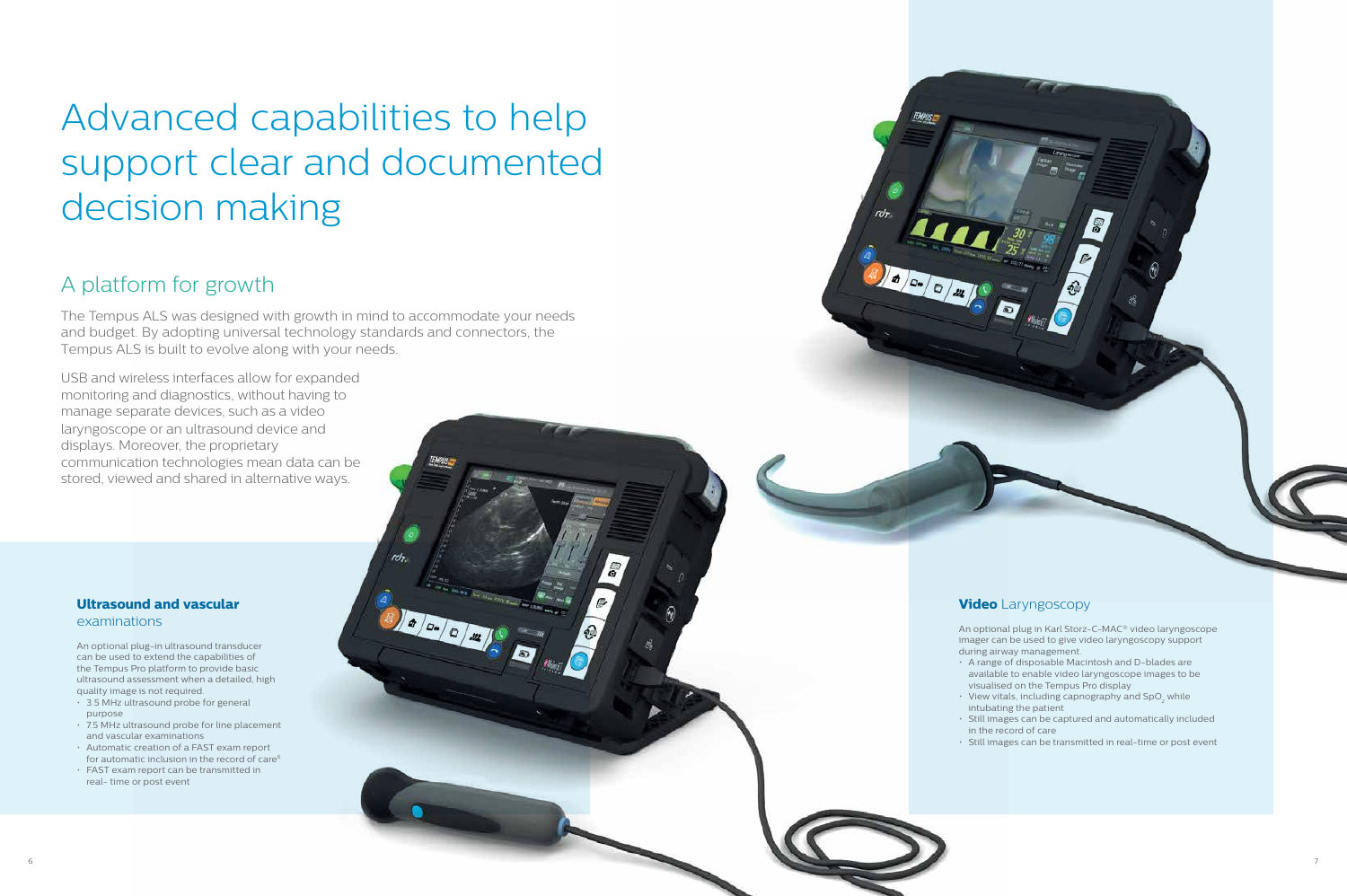Philips IntelliSpace Corsium is a web-based software platform that unlocks the power of the Tempus ALS. With the ability to capture rich levels of on-scene clinical and patient data, IntelliSpace Corsium allows Tempus ALS users to quickly share data and collaborate.

Using proprietary encryption and data transmission technologies, rich event driven clinical data, including vitals and images, can be securely shared in real-time and reviewed for two-way consultation, enabling rapid clinical and transport decision support and helping provide seamless ePCR integration.

**Supports** resource deployment.



Lessen the burden of collecting processing patient data. Upgradable hardware platform to optimize your

### **Philips IntelliSpace Corsium**

Real-time rich data transfer and two-way communication to help empower clinical decision

### **Benefits**

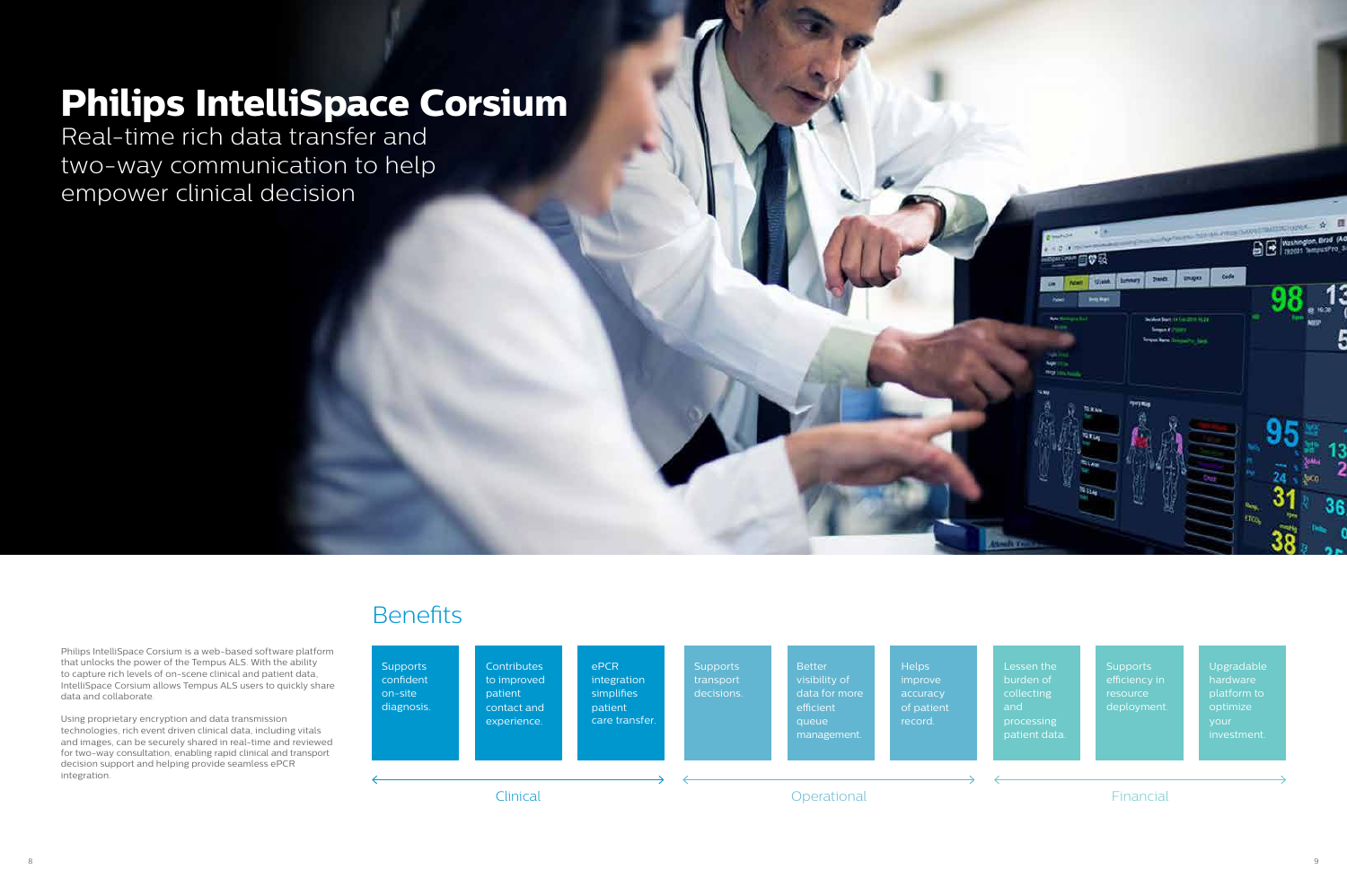

**Meet increasing demand**



**Transport to specialized or primary care**



**Key patient physiological and event data in real-time**





**Empower clinical decision making**



**Measure quality of care**

**Over the air configuration**



**Optimize and streamline patient care**



**Event synchronized physiological data**



**Handover and ePCR integration are seamless**

## Adding an extra layer of confidence around clinical decision making

You are expected to make important decisions every day, every minute. Whether you're a field medic seeking medical guidance, an operations manager deploying equipment across a system or a medical director understanding a clinical challenge, IntelliSpace Corsium is here to help support your clinical decisions with rich data and clear guidance.

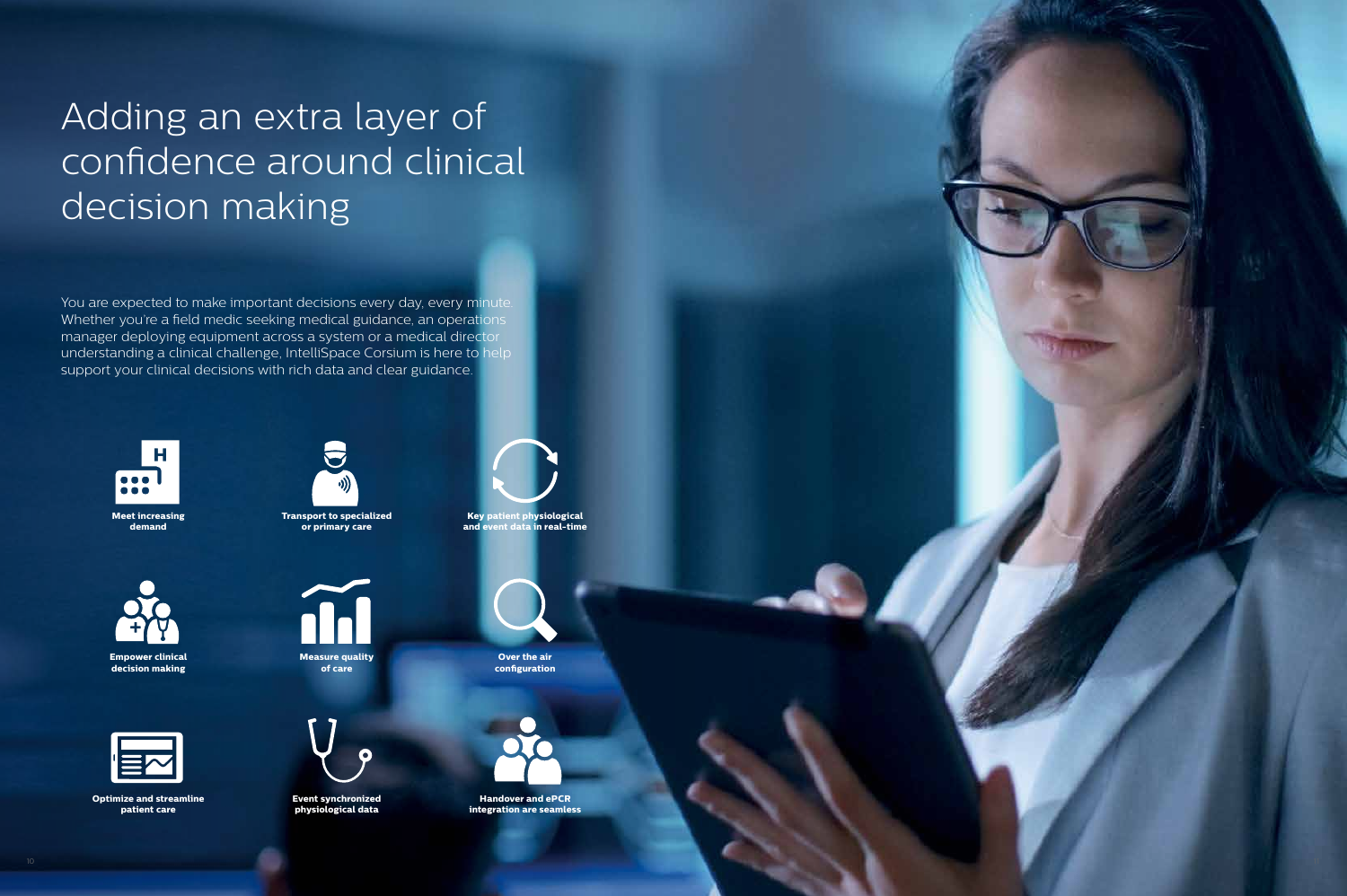# **Tempus ALS with IntelliSpace Corsium**

### Multiple benefits for different stakeholders

s. monitor for shoulder carry and 4.3 lb s. professional defibrillator in a medical response bag, only taking up a small amount of space. 4

> collected, time-synchronized to patient physiological ransmission enables quick review and decision support. babilities to plug in USB and video laryngoscopy.

rated and tested to high durability standards. It is the number of militaries across the globe with reputation for ss. Tempus LS-Manual is small enough to live in a medical remains until required and connects wirelessly with the

siological data is collected automatically and augmented en data collected directly on the monitor. All data can be web browser for quick review and in to ePCR. ion needed. When using in resuscitation cases, one fibrillation Tempus LS-Manual therapy and the other on pus Pro), improving visualization of events – enables a sely on the care with minimal distraction. All resuscitation ptured, transmitted and easily exported in to ePCR.

toma ted, time-synchronized collection of events, Ind patient physiological data. Along with flexible manual notation, all stamped resuscitation data ca n be automatically str eamed into immediate review and analysis.

> h data transmission and encryption. Our data platform d tested in conjunction with military and EMS.

f Care (SRoC) can be automatically flowed in to an ePCR rsium software. On-scene data and an accurate real-time an be monitored directly in the Emergency Department.

deployed in to any emergency vehicle and medical ed data review can minimize operational down time.

| Challenges                                                                                                                          | Tempus ALS and                                                                                                                                                                                                               |
|-------------------------------------------------------------------------------------------------------------------------------------|------------------------------------------------------------------------------------------------------------------------------------------------------------------------------------------------------------------------------|
| <b>Manual handling issues</b><br>Equipment carried on-scene is<br>heavy.                                                            | Modular system: 7 lbs. mo<br>defibrillator in a medical                                                                                                                                                                      |
| <b>Clinical decision support</b><br>limited data transmitted for<br>on-scene support.                                               | Rich, event-driven data o<br>data. Secure two-way tra<br>Ability to extend the cap                                                                                                                                           |
| <b>Reliability</b><br>Equipment is damaged as used in<br>unpredictable conditions.                                                  | The Tempus Pro is IP66 r<br>monitor of choice for a nu<br>reliability and robustness<br>response bag, where it re<br>Tempus Pro when in use.                                                                                 |
| <b>Clinical decision making</b><br>A lot to do on-scene, limited time/<br>capacity to deliver optimal care<br>and complete records. | Time-synchronized phys<br>with manual event-drive<br>streamed directly via a w<br>No double documentatio<br>display is focused on def<br>patient monitoring (Temp<br>caregiver to focus precise<br>data is automatically cap |
| <b>Governance</b><br>Record keeping can be inaccurate<br>and documented post-event.                                                 | Tempus ALS provides aut<br>diagnostic assessment ar<br>notation, all stamped resi<br>IntelliSpace Corsium for i                                                                                                              |
| <b>Data and Connectivity</b><br>Unreliable data transmission<br>and comms.                                                          | Tempus ALS enables rich<br>has been developed and                                                                                                                                                                            |
| <b>Workflow</b><br>Patient care transfer can<br>be a lengthy process.                                                               | The Summary Record of<br>with the IntelliSpace Cors<br>view of patient status car                                                                                                                                            |
| <b>Standardization</b><br>Need to have a standard of care<br>across all responder vehicle types.                                    | The Tempus ALS can be o<br>response bag. Web-base                                                                                                                                                                            |
|                                                                                                                                     |                                                                                                                                                                                                                              |

#### I IntelliSpace Corsium solution

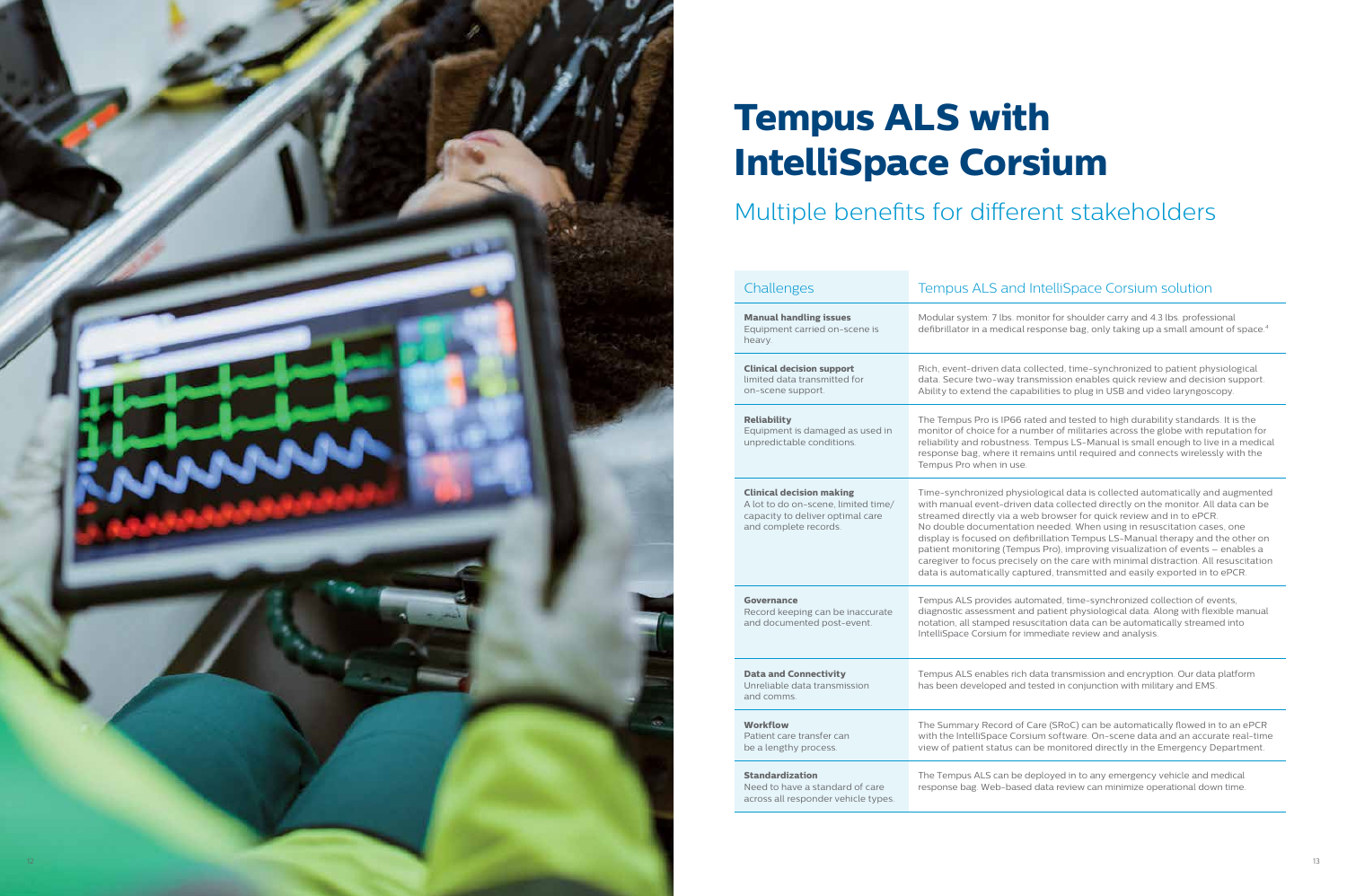- Full range of vital signs monitoring parameters with manual, synchronized cardioversion and pacing in a small, highly robust package<sup>7</sup>
- Utilizes the widely used, low energy 200 J biphasic BTE waveform
- Small enough to enable new choices in transport and deployment
- Long battery life 10  $\frac{3}{4}$  hour of monitoring with display at 60% brightness (Tempus Pro) and 300 shocks with maximum energy (Tempus LS-Manual)
- Water and solid object ingress protection for austere environments with rating of IP66 for monitor (dust and water protection with rating of IP65 for defibrillator)
- Plug-in sensor allows real-time CPR measurement and feedback<sup>3</sup>
- Enables the capture of all vital signs, images and electronic records in an easy to use format that can be easily transmitted or shared with other devices and systems
- Fully integrated communications capability enables the transmission of all medical and vital signs data in real time<sup>5</sup>
- Large color display with multiple waveform configurations and large numeric view
- Displays ultrasound and video laryngoscopy images on the large color display utilizing third party ultrasound probes and video laryngoscopy accessories<sup>8</sup>

# **Specifications**

#### **Tempus ALS is a small, fully-featured biphasic defibrillator/monitor, designed to enable prehospital caregivers to deliver care more efficiently:**

#### **Control Interface**

Defibrillator interface is via clearly labelled buttons

Monitor user interface is provided by a touch screen and simple graphically labelled buttons

Drugs, fluids, therapies and interventions quickly added to the patient record through the Event button on monitor

#### **Monitor Alarms**

| User configurable visual and audible alarms |
|---------------------------------------------|
| Adult, pediatric and neonate settings       |
| Adjustable alarms ≤85 dBA at 1m             |
| 360° alarm visible indicator lights         |

#### **Display**

- Defibrillator color 5.7", 640x480 pixels Monitor - color 6.5" 640x480 pixels, 130 klux daylight
- readable display
- Multiple user-selectable display formats
- High-contrast mode, NVG compatible

#### **Printer8**

High resolution 4.3" integrated thermal printer

ST elevation and depression and QT segment measurement with alarms<sup>8</sup>

#### **On-Screen Trends and Events**

Graphical and tabular format for all vital signs parameters

Summary record of care of drugs, fluids, therapies and interventions provided

#### Tempus LS-Manual<sup>1</sup>

#### **Manual Defibrillation**

Biphasic Truncated Exponential (BTE) waveform for defibrillation and synchronized cardioversion

1-200 J user configurable energy levels (1-10, 15, 20, 30, 50, 70, 90, 100, 120, 150, 170 and 200 J)

Adult and pediatric modes available

Charge time: 9 seconds to 200 J from first charge

Time to shock from cold start-up: <15 seconds to 200 J

Disposable adult and child pads

#### **Defibrillator ECG Monitoring**

1-Lead monitoring using pads or 3-Lead via Tempus Procompatible ECG cable

Speed: 12.5 mm/sec, 25 mm/sec, 50 mm/sec

Flow rate: 50 (42.5 ≤ flow ≤ 65) ml/min, flow measured by volume

Heart rate range: 15-300 beats per minute (bpm) ±5,

Accuracy: ±10%

50/60 Hz mains filter

#### **Defibrillator EtCO<sup>2</sup> Monitoring**

Remote display of  $\mathsf{EtCO}_{2}$  using data from Tempus Pro

#### **Pacer**

| Fixed and demand modes provided, overdrive feature |
|----------------------------------------------------|
| 0-200 mA $\pm$ 5 mA pulses                         |
| 40-240 bpm $\pm 1.5\%$ range                       |
| 20 ms pulse width $\pm 5\%$                        |

#### **Synchronized Cardioversion**

Synchronizes to R wave markers displayed on-screen

<60 ms from R wave peak

Automatically reverts to asynchronous delivery after shock has been provided

#### **CPR Feedback**

Optional plug-in-sensor provides on-screen feedback of compressions, rate, depth and quality

Audible feedback and on-screen messaging is provided to ensure compliance to AHA/ERC guidelines

AHA/ERC guideline settings can be updated through USB with a manufacturer provided software update

#### Tempus Pro

#### **ECG Monitoring**

3-, 4-, 5- and 12-Lead monitoring via standard snap-on electrodes with automatic leadset detection

Heart rate range: 30-300 bpm

12-Lead acquisition<sup>8</sup> and 12-Lead interpretation

Input impedance: >100 MΩ, Dynamic range: ±5 mV ac

Accuracy: ±3%, DC offset: ±300 mV dc

Frequency response: 0.05 Hz to 175 Hz ±3dB

#### Acquisition Sample rate: 500 Hz

Common mode rejection: 95 dB minimum, additional filters include mains, muscle and low and high pass

Arrhythmia monitoring and alarms

#### **Impedance Respiration**

Range: 3 - 150 RPM

Accuracy: ±2 RPM or ±2% whichever is greater

#### Pulse Oximetry

#### SpO<sub>2</sub>

Range: 1 – 100%

Accuracy (adults/child): no motion or low perfusion ±2 digits 70-100%, motion ±3 digits 70-100%

Accuracy (neonate): motion, no motion and low perfusion ±3 digits 70-100%

Signal strength indicator

Perfusion index: 0.02-20%

Response: <1 second delay

Employs patented Masimo rainbow SET technology

Uses comfortable, waterproof soft-tip sensor

Pleth Variability Index (PVI)8

#### **Pulse Rate**

Range: 25 – 239 bpm

Accuracy (all ages): no motion ≤3 digits, motion ≤5 digits

#### **Total Hemoglobin (SpHb g/dl) 8**

Range 0 - 25 g/dl

Accuracy (adults/infants/pediatrics)  $8 - 17$  g/dL  $\pm 1$  g/dl

#### **Methemoglobin (SpMet) 8**

Range 0 - 99%

Accuracy (adults/infants/pediatrics/neonates) 1 - 15% ± 1%

#### **Carboxyhemoglobin (SpCO) 8**

Range 0 - 99.9%

Accuracy (adults/infants/pediatrics) 1 - 40% ± 3%

#### **Total Oxygen Content (SpOC)8**

Range  $0 - 35$ ml of O<sub>2</sub>/dL of blood

#### **Non-Invasive Blood Pressure**

Accuracy: ±3 mmHg or ±2% (whichever is greater)

Adult range: 20 – 260 mmHg

Pediatric range: 20 – 230 mmHg

Neonate range: 20-130 mmHg

Cuffs: neonate disposable sizes 1-5, infant, child, adult,

large adult, thigh, cuff kit

#### Capnometry<sup>8</sup>

#### **Respiration Rate**

Range: 1 - 149 Breaths Per Minute (BPM)

Accuracy: 0-70 BPM ±1 BPM, 71-120 BPM ±2 BPM, 121-149 BPM ±3 BPM

#### **Microstream EtCO<sup>2</sup>**

Range: 0 – 150 mmHg

Uses Oridion Microstream™ technology

Accuracy: 0-38 mmHg ±2 mmHg, 39-150 mmHg ±5% of reading +0.08% per 1 mmHg over 38 mmHg

#### **Contact Temperature**

2 channel YSI 400 series compatible<sup>9</sup>

Measurement range: 20 - 45 °C/68 - 113 °F

Resolution: ±0.1 °C/±0.2 °F, Accuracy: ±0.1 °C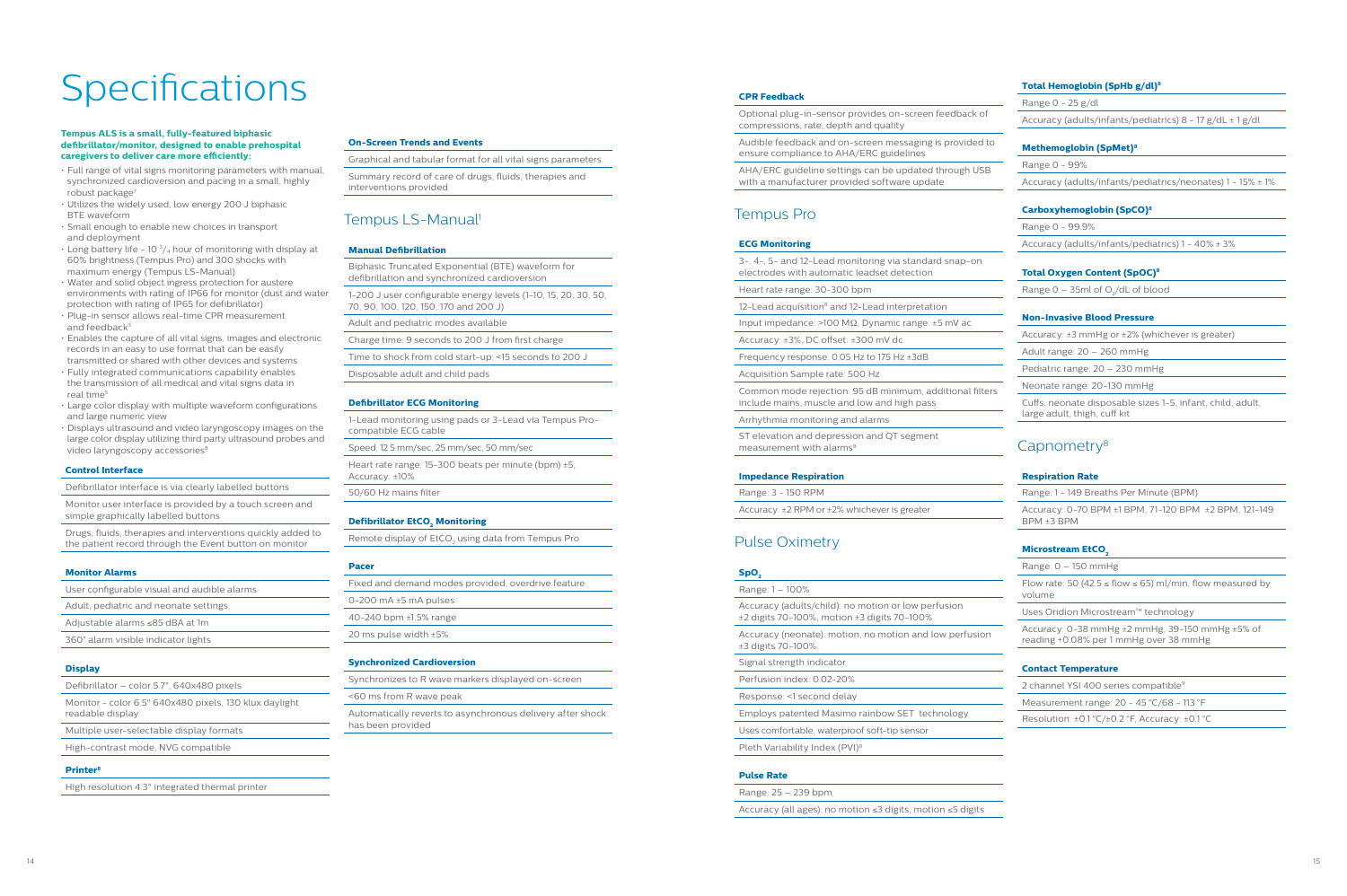#### **Invasive Pressure**<sup>8</sup>

| 2 channels, 5 µV/V/mmHg, Response: 0-20 Hz (-3 dB)      |
|---------------------------------------------------------|
| Filters: 50-60 Hz notch, Range: $-99 - 310$ mmHg        |
| Expandable up to 4 channels via USB module <sup>4</sup> |

#### **Trauma Record - Summary Record of Care**

Unique, automatically-updating electronic trauma record

User-friendly interface and completely configurable through separate PC application

Semi-automatic patient record completion

Operable with a gloved hand

Record can be emailed or shared with any ePCR system through an easy to implement software development kit

Record can be passed from device to device to accompany the patient through the echelons of care

Data can be output as a PDF report

Record can be streamed for real-time decision support

#### **Integral Digital Camera**

Color 3.2M pixel camera

Streams video using the H264 algorithm (bandwidth dependent)

Images are included in the patient record

#### **Ultrasound and Video Laryngoscopy8**

Optional Interson ultrasound probes general purpose 3.5 MHz and line placement 7.5 MHz

Optional Karl Storz C-MAC video laryngoscope imager and single use blades

#### **Anesthetic Gas Monitoring<sup>8</sup>**

Optional Masimo ISA OR+ Anaesthetic Gas module for display of AA gas vitals

#### Battery and Power

#### **Operating Time – Tempus LS-Manual**

| At least 300 shocks at 200 J from a fully charged battery |  |
|-----------------------------------------------------------|--|
| >12 hours ECG monitoring from a fully charged battery     |  |

#### **Operating Time - Tempus Pro<sup>14</sup>**

At least 10  $\frac{3}{4}$  hours (display brightness at 60%, ECG, SpO<sub>2</sub>,  $E$ t $CO_{2}$ , temp x 2 and NIBP every 15 minutes)

At least 11  $\frac{1}{2}$  hours (display brightness at 30%, ECG, SpO $_2$ ,  $E$ t $CO<sub>2</sub>$ , temp x 2 and NIBP every 15 minutes)

Up to 14 hours with battery saving mode activated<sup>10</sup>

#### **Battery – Tempus LS-Manual and Tempus Pro**

All medical monitoring data, vital signs, ECGs, Summary Record of Care and images are transmitted in real time<sup>3</sup>

Rechargeable, user replaceable lithium-ion battery Charge time: 3 hours to 90%11,12

#### **Power Supply – Tempus LS-Manual and Tempus Pro**

Small size: 133 x 60.7 x 41 mm (5.24" x 2.39" x 1.62")

#### Physical Dimensions

#### **Tempus LS-Manual**

Standalone size: 7.9" wide x 6.5" high x 2.8" deep, cube 142" (excluding rear clip)

Standalone weight: 4.3 lbs. with battery (without accessories)

#### **Tempus Pro**

Voice communications provided by an optional wired or wireless Bluetooth headset<sup>5</sup>

Standalone size: 10.3" wide x 8.5" high x 3.9" deep, cube 346" Standalone weight: 7 lbs. nominal including battery and printer, excluding IP module and accessories (without printer 6.4 lbs.)

> Images received from the Tempus can be annotated with text, colors, shapes and graphics which can be sent back to the Tempus Pro<sup>13</sup>

Video transmitted in real-time<sup>13</sup>

Compatible with Inmarsat, BGAN, V-SAT and other broadband communications systems<sup>5</sup>

#### **Environment - Tempus LS-Manual and Tempus Pro**

Operating temperature range: 0 °C to 50 °C

Relative humidity: 15%-95% (non-condensing) operating and storage

For use with plug-in invasive pressure modules, CPR sensor, USB sticks, video laryngoscope, ultrasound probes etc<sup>8</sup>

Altitude: -200 m to +5486 m (-656' to +18000')

Storage temperature range: -37 °C to +73.3 °C

Solid and liquid ingress protected to IP66 according IEC60529 Standards

#### **Tempus LS-Manual and Tempus Pro**

Medical Electrical Equipment: IEC 60601-1-12

Airborne equipment: RTCA DO-160G, 2010 section 21 cat. M Exceeds requirements of MIL-STD 810G 1.22 m (4') 26 drops

all corners, edges and faces Crash Safety: 20 g per DO160E Sec 7.2 Type F

Vibration: MIL-STD 810G rotary wing (UH-60 and CH-

47), fixed wing (jet profile), fixed wing (turboprop profile), composite wheeled vehicle; Ground Vehicle per EN1789

Operational shock: 40 g per MIL-STD 810G, 6 g per RTCA DO-160E

#### **Mounts and Bags<sup>8</sup>**

Hard transit cases and saddle bags available

Mechanical and electromechanical mounts compliant with ground and air (fixed and rotary wing) vehicles available

#### IntelliSpace Corsium licence options

#### **IntelliSpace Corsium ReachBak licence:**

Transmits 12-Lead ECG in real time and acquires 10 seconds of all 12-Leads

Provides 12-Lead ECG analysis and measurement tools on the transmitted ECG

ECG review results can be sent back to the Tempus Pro

Tempus Pro operator can acknowledge ECG results and provide estimated time of arrival

#### **IntelliSpace Corsium ECG licence:**

Tempus Pro user can transmit 12-Lead ECGs

Provides 12-Lead ECG analysis and measurement tools on the transmitted ECG

Also transmits basic vitals recorded at the time of the transmitted ECG

#### Communications

#### **Integral Bluetooth**

Used for communication with the device's accessories Version: V2 EDR class 2

#### **Voice Communications**

Compatible with military headsets (Peltor, Liberator etc.)

Voice channel is full duplex with low bandwidth utilization (12 kbps)

Voice transmitted in real-time<sup>13</sup>

#### **Image Communications**

#### **Integral Ethernet**

Low bandwidth compatible (3 kbps)

LAN interface: 100Base-TX

Connected via an RJ-45 connection

Tempus can connect direct to a radio or via an access point or router

#### **Integral USB**

2 latched sockets

USB 1.0 and 2.0

#### **Integral Wi-Fi**

802.11b/g

Uses 128-bit encryption, WPA2 and WEP standards to ensure security

Smart Wi-Fi management allows the user to scan and connect to available networks

#### **Integral GPS Positioning**

Provides position via ReachBak and allows automatic geo-tagging of drugs and therapies in the patient record/ Accuracy ±10 m.15

#### **Integral 3G/GSM Cell Phone 16**

Able to connect over 2G GPRS networks (GSM 850, EGSM 900, DCS 1800 and PCS 1900)

Able to connect over 3G GPRS networks (UMTS 850/ Band V, UMTS 900/Band VIII, UMTS 1900/ Band II and UMTS 2100/ Band I)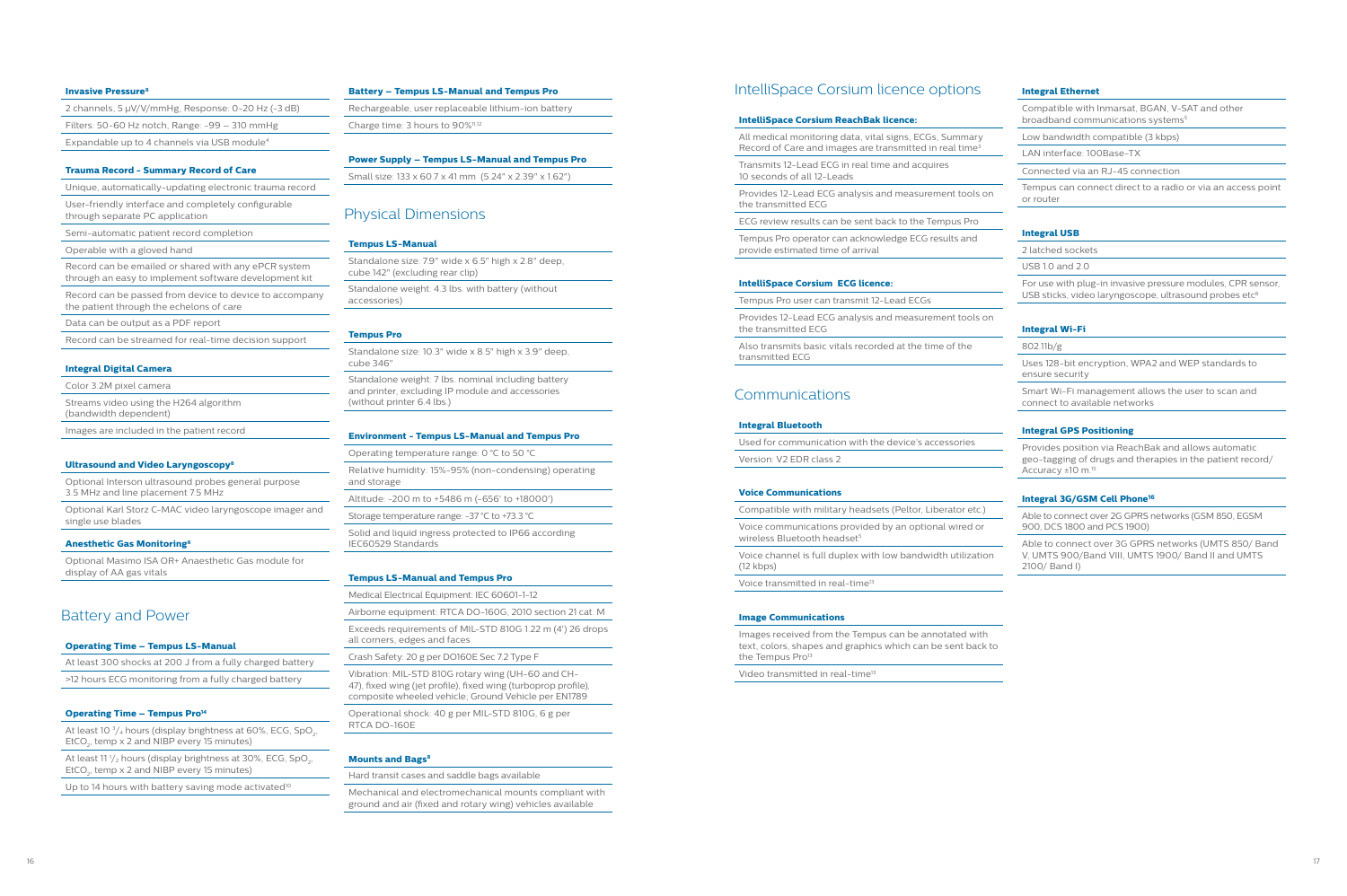- 1. Tempus LS-Manual is 510(k) cleared
- 2. Reliable data transmission (EDS) is streamed au t omatically during t h e i nitial assessment and transport of the patient using Enhanced Data Service (EDS) protocol3. EDS is designed to ensure effective data transfer even when the underlying connectivity is poor or of low bandwidth
- 3. Depending on network availability there may be a 2-3 second delay between display of the data on the Tempus Pro and display of the same data on IntelliSpace Corsium
- 4. Tempus Pro standalone weight: 6.4 lb. module, accessories and printer. Tempus LS-Manual standalone weight: 4.3 lb. with bat tery (wi t hou t accessories)
- 5. Limitations apply and contract required with relevant service provider
- 6. Not yet available in the US
- 7. Tempus LS-Manual for manual defibrillation only
- 8. Optional, additional f eature
- 9. One channel fitted as standard second channel is optional.
- 10. Display active 50% of the time.
- 11. Subject to conditions of storage and use, ti mes ar e approximate
- 12. Tempus switched off while charging, charging takes longer when the device is active
- 1 3. i2i ReachBak only
- 1 4. Test done without printing.
- 1 5. GPS accuracy depends on the number of satellites visible to the device
- 1 6. If enabled